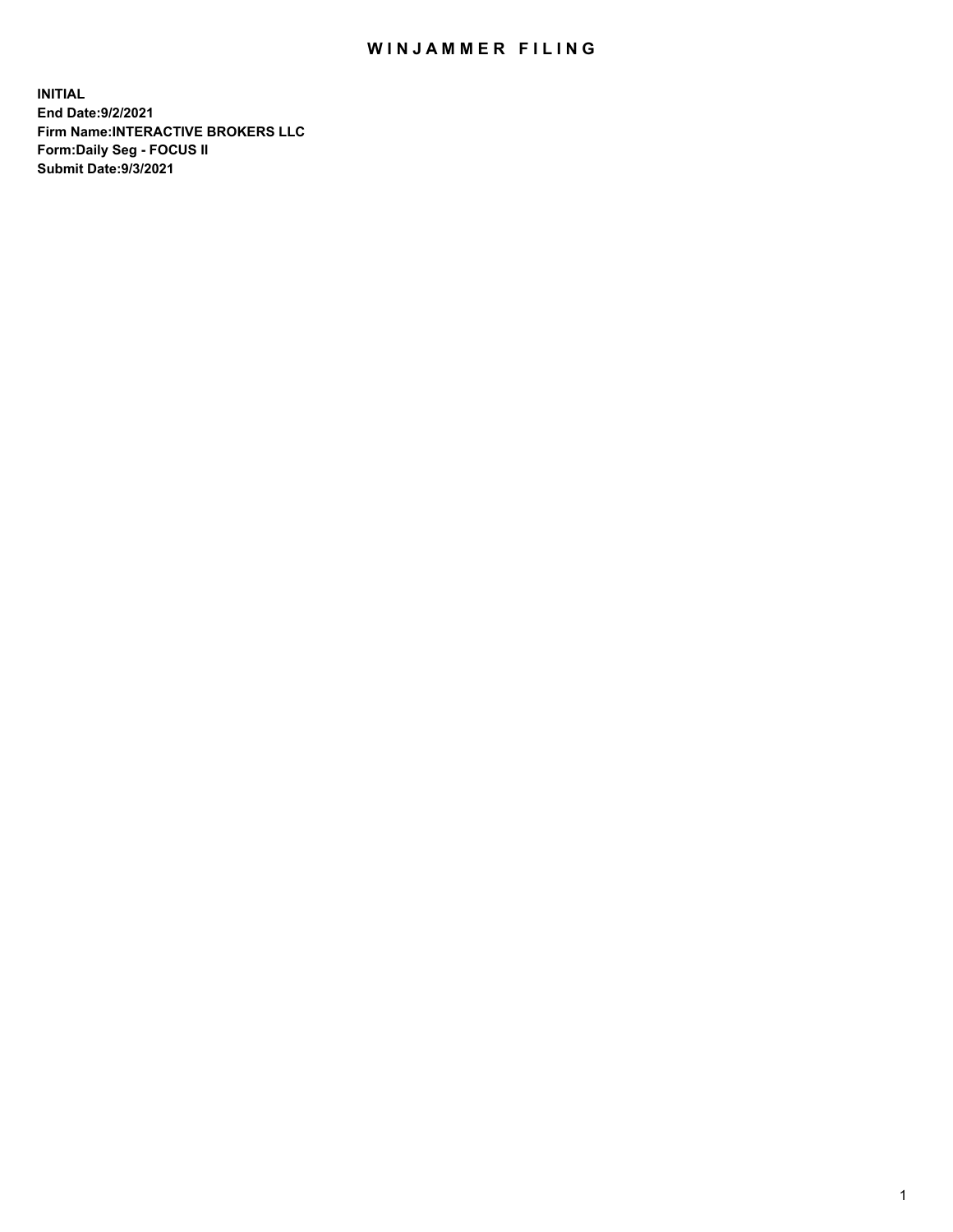**INITIAL End Date:9/2/2021 Firm Name:INTERACTIVE BROKERS LLC Form:Daily Seg - FOCUS II Submit Date:9/3/2021 Daily Segregation - Cover Page**

| Name of Company                                                                                                                                                                                                                                                                                                                | <b>INTERACTIVE BROKERS LLC</b>                                                                  |
|--------------------------------------------------------------------------------------------------------------------------------------------------------------------------------------------------------------------------------------------------------------------------------------------------------------------------------|-------------------------------------------------------------------------------------------------|
| <b>Contact Name</b>                                                                                                                                                                                                                                                                                                            | <b>James Menicucci</b>                                                                          |
| <b>Contact Phone Number</b>                                                                                                                                                                                                                                                                                                    | 203-618-8085                                                                                    |
| <b>Contact Email Address</b>                                                                                                                                                                                                                                                                                                   | jmenicucci@interactivebrokers.c<br>om                                                           |
| FCM's Customer Segregated Funds Residual Interest Target (choose one):<br>a. Minimum dollar amount: ; or<br>b. Minimum percentage of customer segregated funds required:% ; or<br>c. Dollar amount range between: and; or<br>d. Percentage range of customer segregated funds required between:% and%.                         | $\overline{\mathbf{0}}$<br>$\overline{\mathbf{0}}$<br>155,000,000 245,000,000<br>0 <sub>0</sub> |
| FCM's Customer Secured Amount Funds Residual Interest Target (choose one):<br>a. Minimum dollar amount: ; or<br>b. Minimum percentage of customer secured funds required:%; or<br>c. Dollar amount range between: and; or<br>d. Percentage range of customer secured funds required between:% and%.                            | $\overline{\mathbf{0}}$<br>$\mathbf 0$<br>80,000,000 120,000,000<br>0 <sub>0</sub>              |
| FCM's Cleared Swaps Customer Collateral Residual Interest Target (choose one):<br>a. Minimum dollar amount: ; or<br>b. Minimum percentage of cleared swaps customer collateral required:% ; or<br>c. Dollar amount range between: and; or<br>d. Percentage range of cleared swaps customer collateral required between:% and%. | $\overline{\mathbf{0}}$<br>$\underline{\mathbf{0}}$<br>0 <sub>0</sub><br>0 <sub>0</sub>         |

Attach supporting documents CH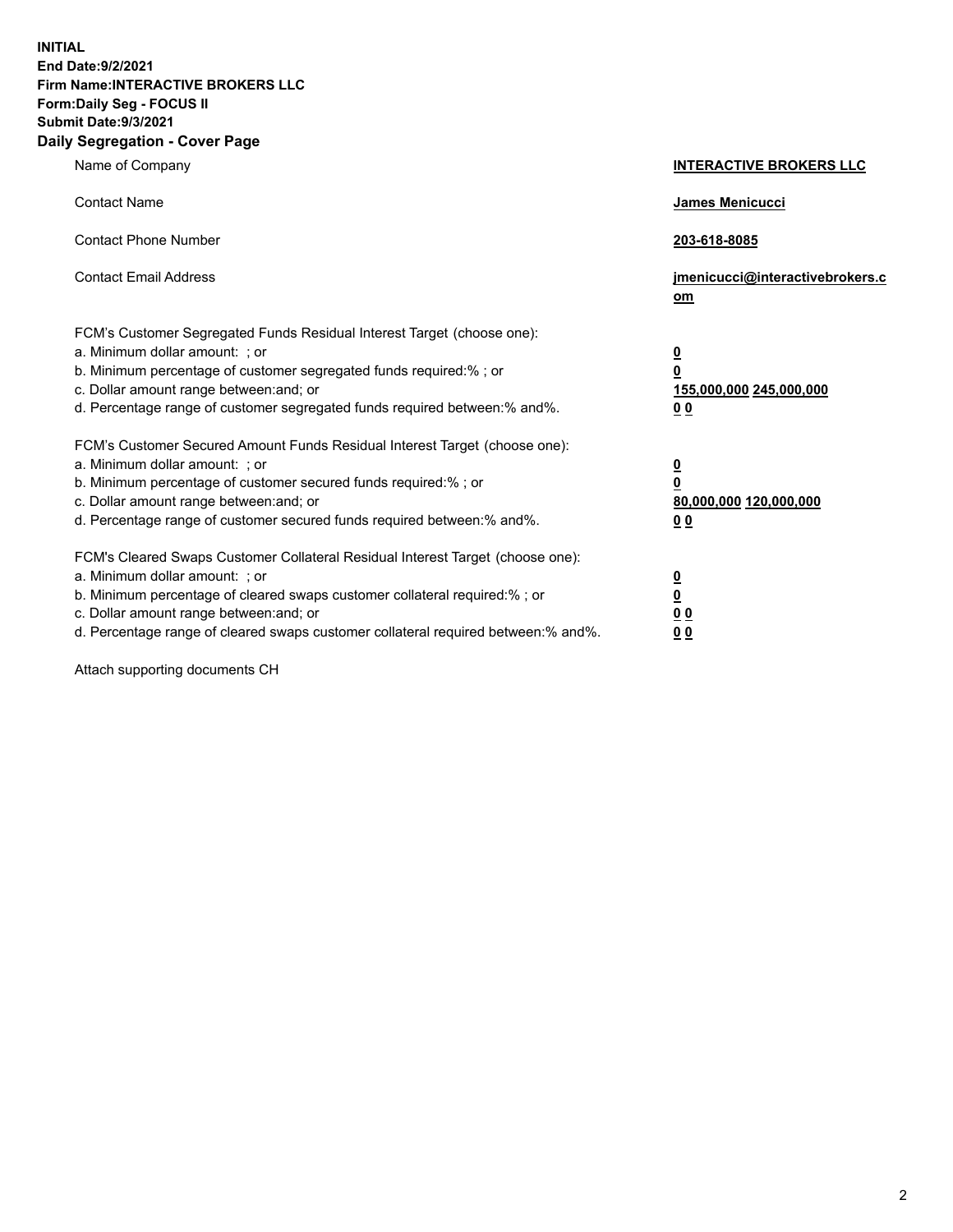## **INITIAL End Date:9/2/2021 Firm Name:INTERACTIVE BROKERS LLC Form:Daily Seg - FOCUS II Submit Date:9/3/2021 Daily Segregation - Secured Amounts**

|                | Dany Ocgregation - Oceanea Anioante                                                                        |                                          |
|----------------|------------------------------------------------------------------------------------------------------------|------------------------------------------|
|                | Foreign Futures and Foreign Options Secured Amounts                                                        |                                          |
|                | Amount required to be set aside pursuant to law, rule or regulation of a foreign                           | $0$ [7305]                               |
|                | government or a rule of a self-regulatory organization authorized thereunder                               |                                          |
| 1.             | Net ledger balance - Foreign Futures and Foreign Option Trading - All Customers                            |                                          |
|                | A. Cash                                                                                                    | 495,375,822 [7315]                       |
|                | B. Securities (at market)                                                                                  | $0$ [7317]                               |
| 2.             | Net unrealized profit (loss) in open futures contracts traded on a foreign board of trade                  | 13,873,602 [7325]                        |
| 3.             | Exchange traded options                                                                                    |                                          |
|                | a. Market value of open option contracts purchased on a foreign board of trade                             | 155,491 [7335]                           |
|                | b. Market value of open contracts granted (sold) on a foreign board of trade                               | -26,034 [7337]                           |
| 4.             | Net equity (deficit) (add lines 1. 2. and 3.)                                                              | 509,378,881 [7345]                       |
| 5.             | Account liquidating to a deficit and account with a debit balances - gross amount                          | 10,657 [7351]                            |
|                | Less: amount offset by customer owned securities                                                           | 0 [7352] 10,657 [7354]                   |
| 6.             | Amount required to be set aside as the secured amount - Net Liquidating Equity                             | 509,389,538 [7355]                       |
|                | Method (add lines 4 and 5)                                                                                 |                                          |
| 7.             | Greater of amount required to be set aside pursuant to foreign jurisdiction (above) or line                | 509,389,538 [7360]                       |
|                | 6.                                                                                                         |                                          |
|                | FUNDS DEPOSITED IN SEPARATE REGULATION 30.7 ACCOUNTS                                                       |                                          |
| $\mathbf{1}$ . | Cash in banks                                                                                              |                                          |
|                | A. Banks located in the United States                                                                      | 51,361,093 [7500]                        |
|                | B. Other banks qualified under Regulation 30.7                                                             | 0 [7520] 51,361,093 [7530]               |
| 2.             | Securities                                                                                                 |                                          |
|                | A. In safekeeping with banks located in the United States                                                  | 349,978,000 [7540]                       |
|                | B. In safekeeping with other banks qualified under Regulation 30.7                                         | 0 [7560] 349,978,000 [7570]              |
| 3.             | Equities with registered futures commission merchants                                                      |                                          |
|                | A. Cash                                                                                                    | $0$ [7580]                               |
|                | <b>B.</b> Securities                                                                                       | $0$ [7590]                               |
|                | C. Unrealized gain (loss) on open futures contracts                                                        | $0$ [7600]                               |
|                | D. Value of long option contracts                                                                          | $0$ [7610]                               |
|                | E. Value of short option contracts                                                                         | 0 [7615] 0 [7620]                        |
| 4.             | Amounts held by clearing organizations of foreign boards of trade                                          |                                          |
|                | A. Cash                                                                                                    | $Q$ [7640]                               |
|                | <b>B.</b> Securities                                                                                       | $0$ [7650]                               |
|                | C. Amount due to (from) clearing organization - daily variation                                            | $0$ [7660]                               |
|                | D. Value of long option contracts                                                                          | $0$ [7670]                               |
|                | E. Value of short option contracts                                                                         | 0 [7675] 0 [7680]                        |
| 5.             | Amounts held by members of foreign boards of trade                                                         |                                          |
|                | A. Cash                                                                                                    | 237,321,185 [7700]                       |
|                | <b>B.</b> Securities                                                                                       | $0$ [7710]                               |
|                | C. Unrealized gain (loss) on open futures contracts                                                        | 13,427,557 [7720]                        |
|                | D. Value of long option contracts                                                                          | 155,491 [7730]                           |
|                | E. Value of short option contracts                                                                         | <u>-26,034</u> [7735] 250,878,199 [7740] |
| 6.             | Amounts with other depositories designated by a foreign board of trade                                     | 0 [7760]                                 |
| 7.             | Segregated funds on hand                                                                                   | $0$ [7765]                               |
| 8.             | Total funds in separate section 30.7 accounts                                                              | 652,217,292 [7770]                       |
| 9.             | Excess (deficiency) Set Aside for Secured Amount (subtract line 7 Secured Statement<br>Page 1 from Line 8) | 142,827,754 [7380]                       |
| 10.            | Management Target Amount for Excess funds in separate section 30.7 accounts                                | 80,000,000 [7780]                        |
| 11.            | Excess (deficiency) funds in separate 30.7 accounts over (under) Management Target                         | 62,827,754 [7785]                        |
|                |                                                                                                            |                                          |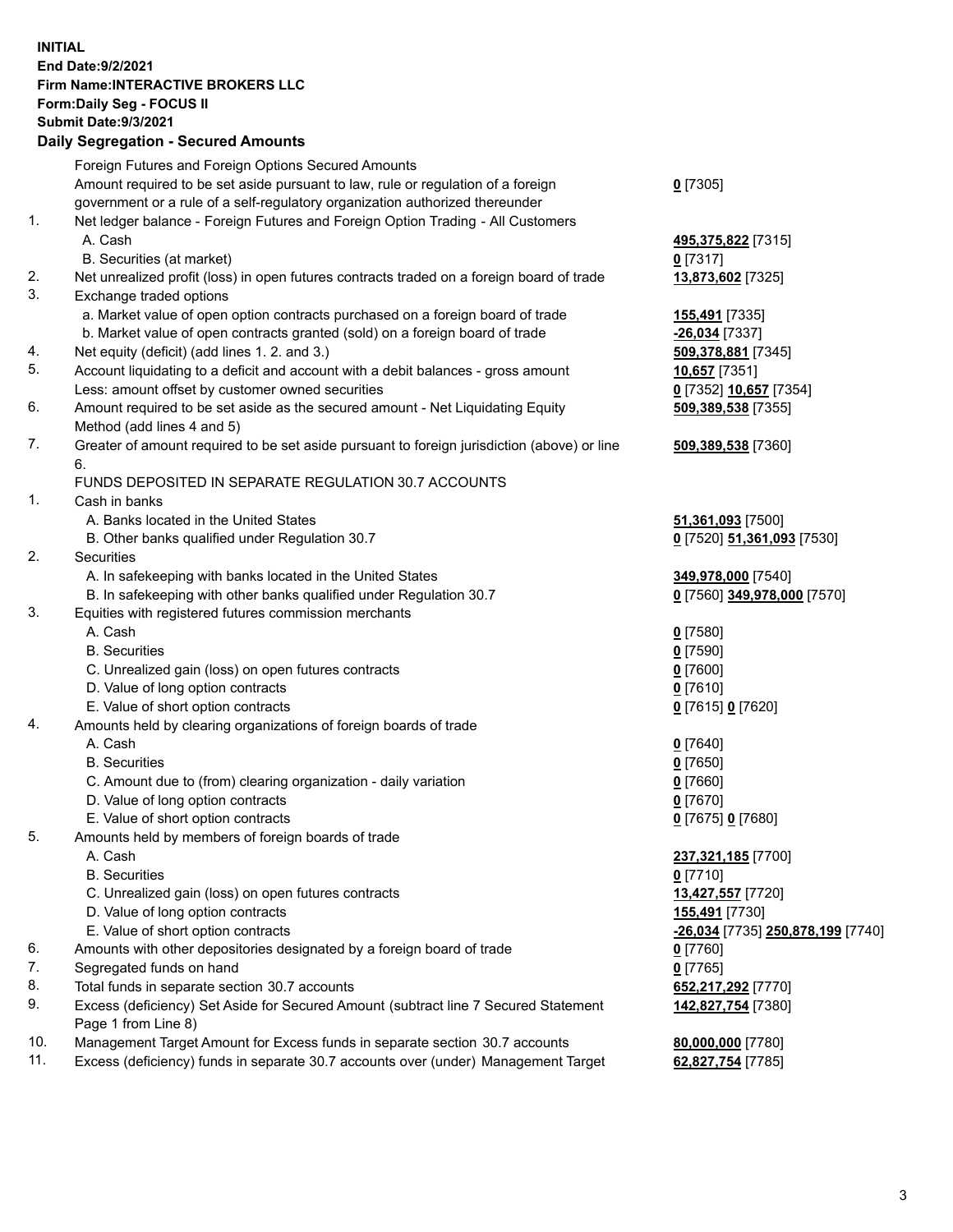**INITIAL End Date:9/2/2021 Firm Name:INTERACTIVE BROKERS LLC Form:Daily Seg - FOCUS II Submit Date:9/3/2021 Daily Segregation - Segregation Statement** SEGREGATION REQUIREMENTS(Section 4d(2) of the CEAct) 1. Net ledger balance A. Cash **6,913,380,014** [7010] B. Securities (at market) **0** [7020] 2. Net unrealized profit (loss) in open futures contracts traded on a contract market **128,015,374** [7030] 3. Exchange traded options A. Add market value of open option contracts purchased on a contract market **299,335,742** [7032] B. Deduct market value of open option contracts granted (sold) on a contract market **-243,711,548** [7033] 4. Net equity (deficit) (add lines 1, 2 and 3) **7,097,019,582** [7040] 5. Accounts liquidating to a deficit and accounts with debit balances - gross amount **1,223,944** [7045] Less: amount offset by customer securities **0** [7047] **1,223,944** [7050] 6. Amount required to be segregated (add lines 4 and 5) **7,098,243,526** [7060] FUNDS IN SEGREGATED ACCOUNTS 7. Deposited in segregated funds bank accounts A. Cash **1,655,229,559** [7070] B. Securities representing investments of customers' funds (at market) **3,218,211,065** [7080] C. Securities held for particular customers or option customers in lieu of cash (at market) **0** [7090] 8. Margins on deposit with derivatives clearing organizations of contract markets A. Cash **2,007,274,798** [7100] B. Securities representing investments of customers' funds (at market) **352,722,637** [7110] C. Securities held for particular customers or option customers in lieu of cash (at market) **0** [7120] 9. Net settlement from (to) derivatives clearing organizations of contract markets **10,515,756** [7130] 10. Exchange traded options A. Value of open long option contracts **297,858,346** [7132] B. Value of open short option contracts **-243,747,414** [7133] 11. Net equities with other FCMs A. Net liquidating equity **0** [7140] B. Securities representing investments of customers' funds (at market) **0** [7160] C. Securities held for particular customers or option customers in lieu of cash (at market) **0** [7170] 12. Segregated funds on hand **0** [7150] 13. Total amount in segregation (add lines 7 through 12) **7,298,064,747** [7180] 14. Excess (deficiency) funds in segregation (subtract line 6 from line 13) **199,821,221** [7190] 15. Management Target Amount for Excess funds in segregation **155,000,000** [7194] 16. Excess (deficiency) funds in segregation over (under) Management Target Amount **44,821,221** [7198]

Excess